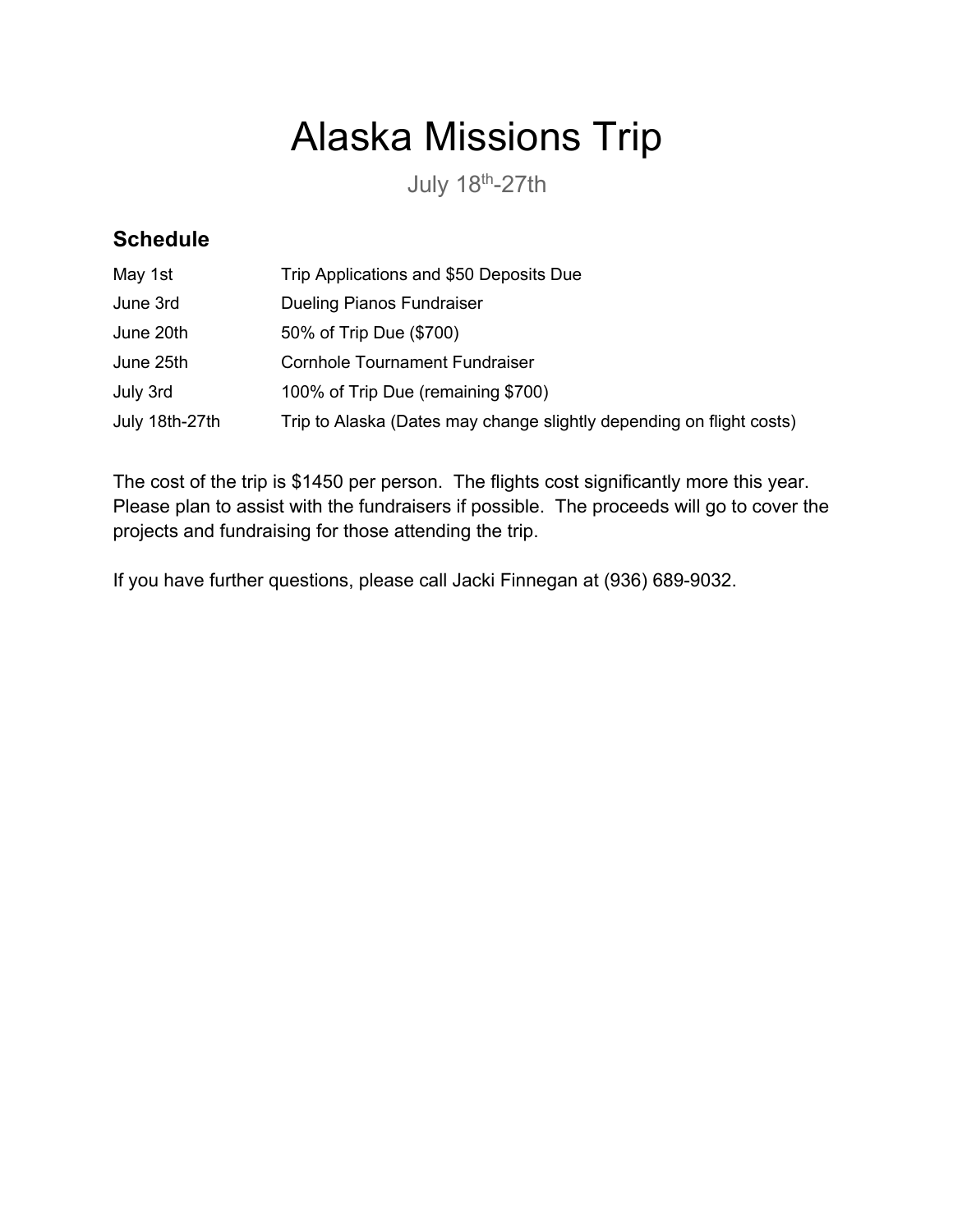

## *Summer Impact Individual Group Member Registration*

(*To be completed by each individual team member.*)

| Group Name:                                                                                     |              |                  |                  |
|-------------------------------------------------------------------------------------------------|--------------|------------------|------------------|
| Your Name ( <i>please print</i> ):                                                              |              |                  |                  |
| Address:                                                                                        |              |                  |                  |
| City:                                                                                           | State/Prov.: | Zip/Postal Code: |                  |
| Phone:                                                                                          |              | Age:             | $Sex: M \quad F$ |
| E-mail:                                                                                         |              |                  |                  |
| 1. Describe what Jesus Christ means to you personally <i>(use separate page if necessary)</i> : |              |                  |                  |

2. Why do you want to do this missions trip?

| 3. Do you use tobacco in any form?                                                                                                      | Yes No |  |
|-----------------------------------------------------------------------------------------------------------------------------------------|--------|--|
| If "yes," are you willing to forsake this practice while serving with InterAct?                                                         | Yes No |  |
| Do you drink alcoholic beverages?                                                                                                       | Yes No |  |
| If "yes," are you willing to forsake this practice if necessary while serving with InterAct?                                            | Yes No |  |
| Have you ever been convicted of sexual abuse or a felony?<br>If "yes," please explain at the bottom of this form or on a separate page. | Yes No |  |